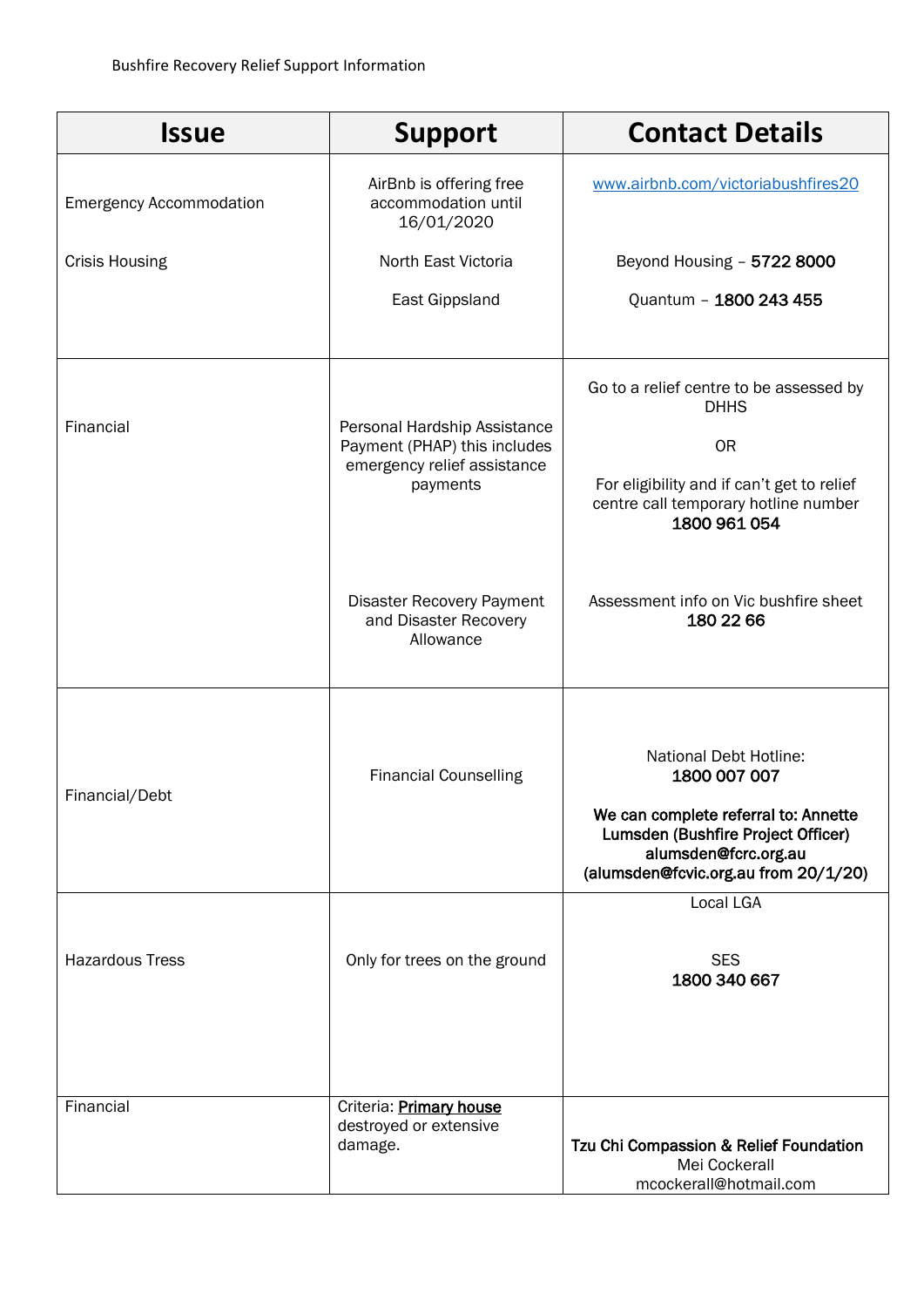|                                   | Obtain consent from resident<br>to refer by email name and<br>phone number then Tzu Chi<br>will make contact<br>Providing up to \$800<br>financial assistance |                                                                          |
|-----------------------------------|---------------------------------------------------------------------------------------------------------------------------------------------------------------|--------------------------------------------------------------------------|
| Fencing                           | Clear and rebuild fencing but<br>may need to provide your own<br>materials                                                                                    | <b>Blaze Aid</b><br>Kevin Butler - 0418 530 471<br>admin@blazeaid.com.au |
| <b>Stock Animals</b>              | Free stock feed                                                                                                                                               | Need for Feed Disaster - 0459 444 111                                    |
|                                   | <b>Fodder and Agistment</b>                                                                                                                                   | <b>Victorian Farmers Federation</b><br>1300 882 833<br>fodder@vff.org.au |
|                                   |                                                                                                                                                               | LifeLine: 13 11 14                                                       |
| <b>Wellbeing Support Services</b> | Free phone counselling                                                                                                                                        | ParentHelpline: 13 22 89                                                 |
|                                   |                                                                                                                                                               | Kids HelpLine: 1800 55 1800                                              |
|                                   |                                                                                                                                                               | Accessing local GP for Mental Health Care<br>Plan                        |
|                                   |                                                                                                                                                               | APM Counselling: 1800 276 113                                            |
|                                   | Injured livestock/animal                                                                                                                                      | AgVic                                                                    |
| <b>Injured Animals</b>            | welfare assessments                                                                                                                                           | 1800 226 226                                                             |
|                                   | <b>Injured Pets</b>                                                                                                                                           | RSPCA: 9224 2222                                                         |
|                                   | <b>Wandering Livestock</b>                                                                                                                                    | <b>Call LGA</b><br>East Gippsland: 5153 9500                             |
|                                   | Injured Wildlife                                                                                                                                              | Wildlife Vic - 8400 7300                                                 |
| <b>Small Business</b>             | Small Business Assistance.                                                                                                                                    | Small Business Victoria 132215.                                          |
| Identity documents                | Information<br>Call for free replacement,                                                                                                                     | <b>Recovering from a bushfire</b><br>Births, Death and Marriages         |
| destroyed/damaged                 | need some form of ID                                                                                                                                          | 1300 369 367                                                             |
| Centrelink                        |                                                                                                                                                               | 132850                                                                   |
| <b>Financial Counselling for</b>  | <b>Rural Financial Counselling</b>                                                                                                                            |                                                                          |
| farmers and related small         | Service - free financial                                                                                                                                      | 1300 735 578                                                             |
| businesses                        | counselling for farms and<br>small related business at<br>risk of financial hardship                                                                          | 1300 045 747                                                             |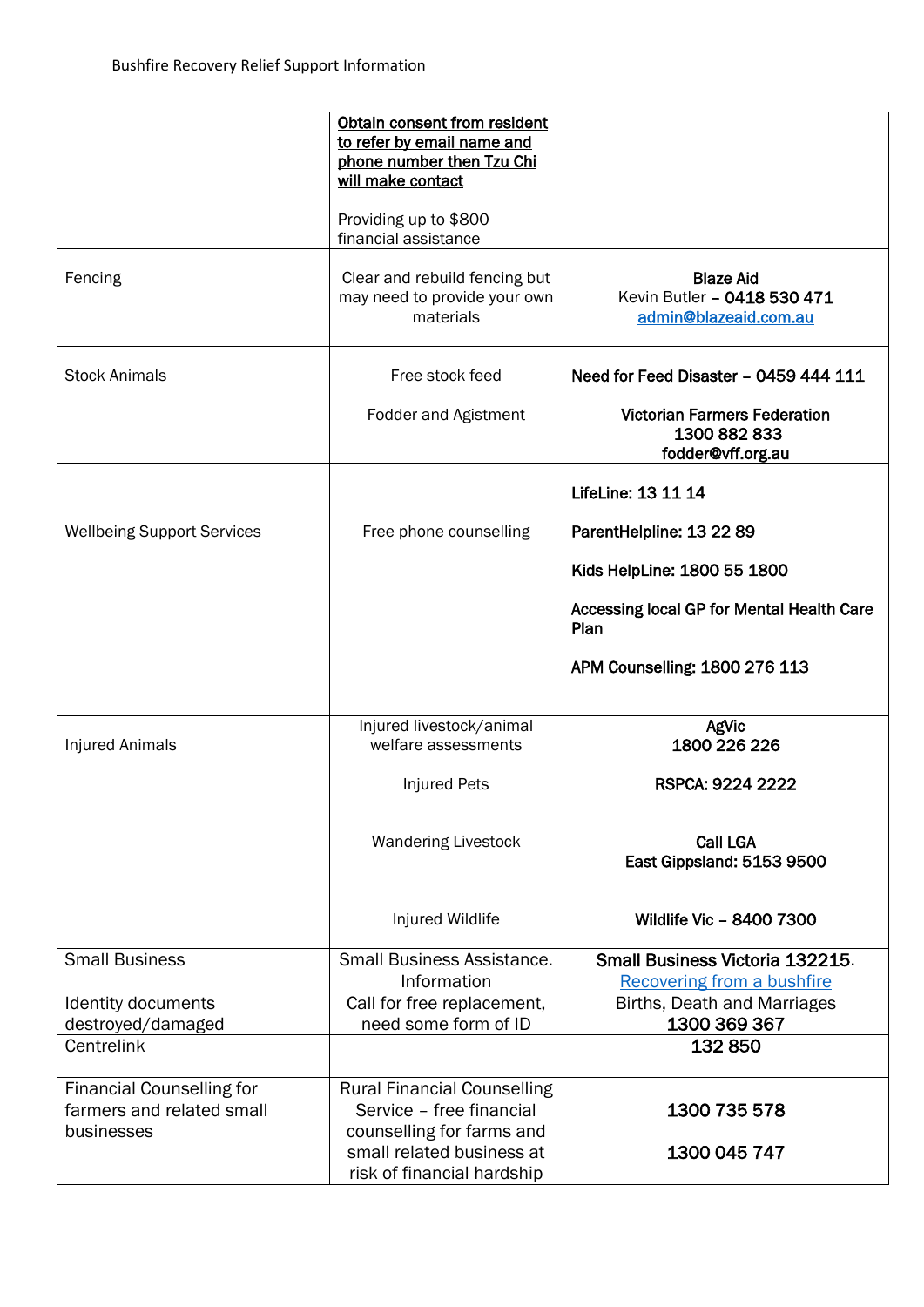| <b>Financial Hardship for Farmers</b>                                 | Farm Household Allowance<br>- payment for farming<br>families in financial<br>hardship                                                                                                                                                     | 132 316                                                                                                                                         |
|-----------------------------------------------------------------------|--------------------------------------------------------------------------------------------------------------------------------------------------------------------------------------------------------------------------------------------|-------------------------------------------------------------------------------------------------------------------------------------------------|
| Superannuation                                                        | Early access on<br>compassionate grounds                                                                                                                                                                                                   | 1300 131 060                                                                                                                                    |
| Legal Support                                                         | Victorian Disaster Legal Aid                                                                                                                                                                                                               | 1800 677 402                                                                                                                                    |
| <b>Insurance Support</b>                                              | Insurance Council of<br>Australia                                                                                                                                                                                                          | 1300 728 228                                                                                                                                    |
| Telstra                                                               | Register for relief package<br>and/or assistance with free<br>interim services during<br>recovery period                                                                                                                                   | 132 203                                                                                                                                         |
| Information on rights and<br>obligations following an<br>emergency    | <b>Consumer Affairs Victoria</b>                                                                                                                                                                                                           | 1300 558 181<br>www.consumer.vic.gov.au/disasterhelp                                                                                            |
| Damage from firefighters or<br>between private land and state<br>park | 1. Repair or make good<br>damage to land or assets<br>caused by firefighting<br>operations<br>2. Repair bushfire damaged<br>fences on boundary of<br><b>State Park</b><br>Email name and address,<br>type of impact and contact<br>details | 136 186 (if no email address)<br>No email as yet:<br>Email name and address, type of<br>impact and contact details                              |
| <b>Water Issues</b>                                                   | Water issues or bills                                                                                                                                                                                                                      | Contact your local water authority for<br>any issues or potential concessions<br>East Gippsland: 1300 134 202<br>North East Water: 1300 361 622 |
|                                                                       | Drinking water                                                                                                                                                                                                                             | Free water available at recovery<br>centres                                                                                                     |
|                                                                       | Emergency relief water and<br>tank water flush                                                                                                                                                                                             | South East Water<br>131851                                                                                                                      |
|                                                                       | <b>Contaminated Water</b>                                                                                                                                                                                                                  | <b>Council Environment Health Team</b><br>51539500<br>EPA - 1300 372 842                                                                        |
|                                                                       |                                                                                                                                                                                                                                            |                                                                                                                                                 |